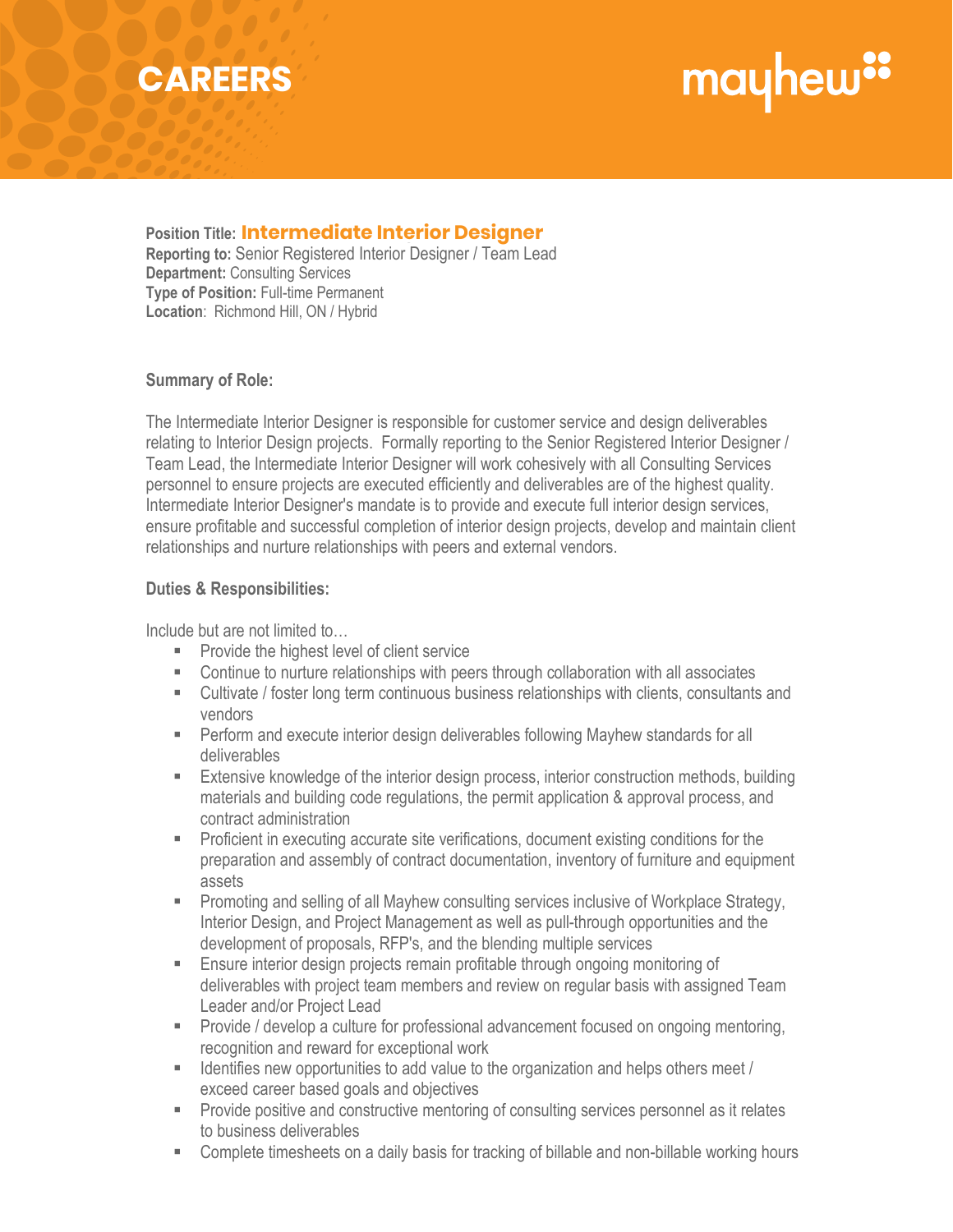## **CAREERS**

# mayhew"

- Weekly project progress review meetings with assigned Team Leader and/or Project Lead to review project profitability, resources, workload assignments and project timelines
- Review bi-weekly and/or monthly billing reviews ensuring project profitability and accuracy of client invoices for projects under your lead
- Successfully perform and execute complete interior design services from exploration, information gathering, schematic design, design development, working drawings, specifications for furniture and construction tendering, permits, tender information packages, RFI responses and bid analysis review
- **Preparation of site instructions, related drawings, changes and the management of all** administrative processes related to contracts
- Ability to coordinate with contractors, visit the site with general knowledge of construction, and attend site meetings
- Coordination with project sub-consultants in the preparation of their deliverables
- Uses every communication channel available to identify customer needs / expectations and to relay them to other project consultants - both internal and external
- Maintain an awareness of project budgets and timelines for projects
- Maintain a safe working environment by following and enforcing company health and safety standards
- **IDENTIFIER 19 IDENTIFIES personal and professional developmental needs on an annual basis**
- **EXECT** Demonstrate knowledge of the entire organization, its products and services
- Adapts to changes in the work environment; modifies approach or method to best fit the situation; manages frequent change, delays, or unexpected events in a positive and professional manner
- Complete all assigned project deliverables for each interior design contract within hours allocated to complete each tasks and prior to project deadline
- Proficient in AutoCAD, Revit, SketchUp and Microsoft Office software and electronic project file standards
- **Prioritize and work on multiple project assignments**
- Demonstrate a high standard of professional ethics and fairness

### **Qualifications:**

- Member in good standing with the Association of Registered Interior Designers of Ontario (ARIDO)
- Successful completion of the National Council for Interior Design Qualification (NCIDQ) or in the process of completing the qualification
- **Minimum of 6 - 9 years experience in corporate commercial interior design**
- Graduate of a CIDA accredited College or University diploma or degree program in the field of Interior Design
- Proficient with current software versions of AutoCAD, Revit, SketchUp and Microsoft Office
- Working knowledge of building materials, methods and tools involved in the construction of interior fit-out and renovations
- Knowledge of construction methods, contracts, activities, schedules and milestones, and administrative processes
- Successfully perform and execute complete interior design services from exploration, information gathering, schematic design, design development, working drawings,